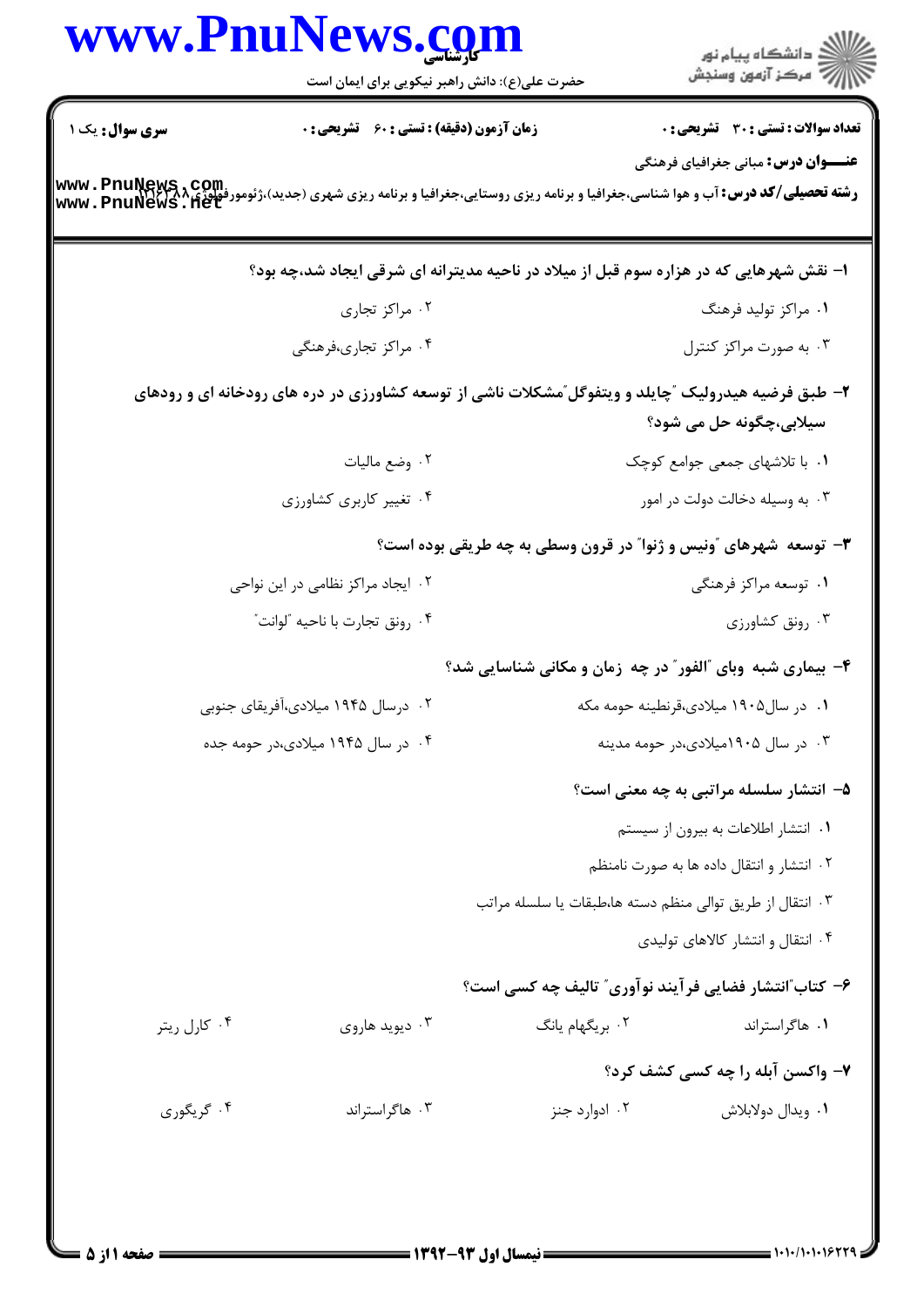|                               | www.PnuNews.com                                    |                     | ِ<br>∭ دانشڪاه پيام نور<br>∭ مرڪز آزمون وسنڊش                                       |
|-------------------------------|----------------------------------------------------|---------------------|-------------------------------------------------------------------------------------|
|                               | حضرت علی(ع): دانش راهبر نیکویی برای ایمان است      |                     |                                                                                     |
| سری سوال: ۱ یک                | <b>زمان آزمون (دقیقه) : تستی : 60 ٪ تشریحی : 0</b> |                     | <b>تعداد سوالات : تستی : 30 ٪ تشریحی : 0</b>                                        |
|                               |                                                    |                     | <b>عنـــوان درس:</b> مبانی جغرافیای فرهنگی                                          |
|                               |                                                    |                     |                                                                                     |
|                               |                                                    |                     | ۸– هاگراستراند در کتاب انتشار فضایی فرآیند نوآوری در مورد چه چیزی بحث می کند؟       |
|                               |                                                    |                     | ۰۱ کمک به مسئولین محلی جهت بهبود اقتصاد در سوئیس                                    |
|                               |                                                    |                     | ۰۲ کنترل حیوانات موذی و مقابله با آنها در سوئد                                      |
|                               |                                                    |                     | ۰۳ کنترل و از بین بردن علفهای هرز در بخش کشاورزی در سوئیس                           |
|                               |                                                    |                     | ۰۴ کنترل سل گاوی و پرداخت یارانه برای اصلاح چراگاهها در ناحیه ای مرکزی سوئد         |
|                               |                                                    |                     | ۹- به نظر ؒلوییس ممفورد ؒعلت ایجاد مصر باستان به چه منظور بوده است؟                 |
|                               | ۰۲ ایجاد مراکز نظامی،تجاری                         |                     | ۰۱ ایجاد مراکز قدرت سلطنتی یا مذهبی                                                 |
|                               | ۰۴ ایجاد مراکز نظامی                               |                     | ۰۳ ایجاد مراکز تجاری                                                                |
|                               |                                                    |                     | ∙۱- ″گندم و جو″ در ایام قدیم اولین بار در کجا کشت شده است؟                          |
| ۰۴ اروپا                      | ۰۳ آفریقا                                          | ۰۲ مصر              | ۰۱ خاورمیانه                                                                        |
|                               |                                                    |                     | 11- کشت "ذرت" را چه گروهی و در کجا انجام داده اند؟                                  |
|                               | ۰۲ سرخپوستان در آمریکای مرکزی                      |                     | ۰۱ سیاه پوستان در آفریقای جنوبی                                                     |
| ۰۴ سرخپوستان در آمریکای شمالی |                                                    |                     | ۰۳ زرد پوستان در شرق آسیا                                                           |
|                               |                                                    |                     | ۱۲- بر اساس مدارک باستانشناسی پرورش گیاهان و اهلی کردن حیوانات در کجا آغاز شده است؟ |
| ۰۴ ایران و عراق               | ۰۳ جنوب شرق آسیا                                   | ۰۲ آمریکای شمالی    | ۰۱ مصر                                                                              |
|                               |                                                    |                     | ۱۳- گروههای انسانی اولیه آفریقای شرقی از چه طریقی زندگی می کردند؟                   |
|                               | ۰۲ کشاورزی                                         |                     | ٠١. معامله پاياپاى كالا                                                             |
|                               | ۰۴ شکار و کشاورزی                                  |                     | ۰۳ جمع آوری غذا و شکار                                                              |
|                               |                                                    |                     | ۱۴– خاستگاه ظهور انسان کجاست؟                                                       |
| ۰۴ روسیه                      | ۰۳ آمریکای شمالی                                   | ۰۲ استرالیا         | ٠١ أفريقاي تروپيكال                                                                 |
|                               |                                                    |                     | ۱۵– انسان نماها در کدام دوره ای زمین شناسی ظاهر شدند؟                               |
| ۰۴ هرسي نين                   | ۰۳ کواترنر                                         | ۰۲ پليوستوسن        | ٠١. كامبرين                                                                         |
|                               |                                                    |                     | ۱۶– جمعیت انسان به چه وسیله ای به گروههای متمایزدر سطوح مختلف فضایی تفکیک می شود؟   |
| ۰۴ نژاد و زبان                | ۰۳ وضعیت اقتصادی                                   | ۰۲ نژاد و سطح درآمد | ۱. فرهنگ                                                                            |
|                               |                                                    |                     | $= 1.1.11.1.19779$                                                                  |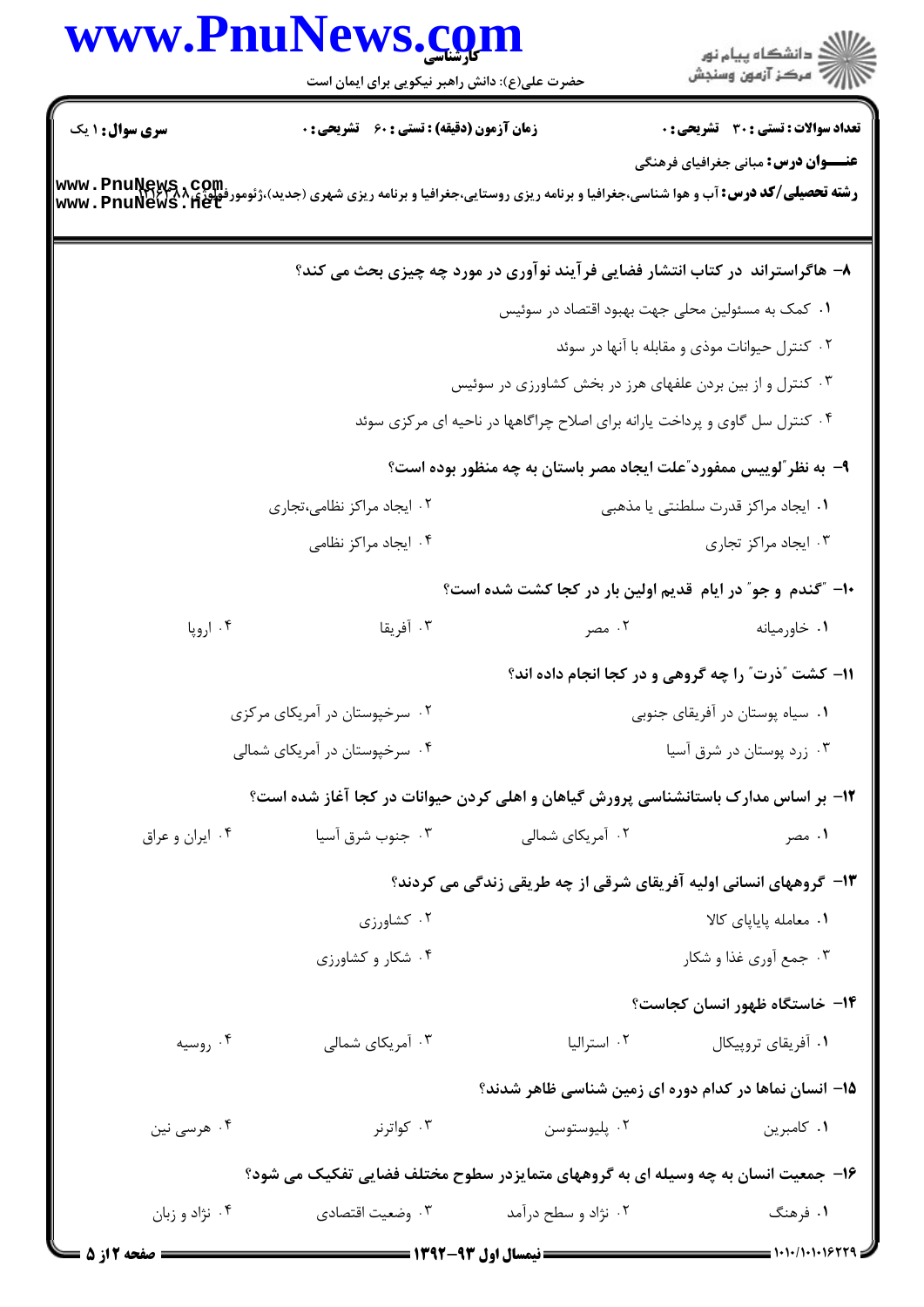|                        | www.PnuNews.com<br>حضرت علی(ع): دانش راهبر نیکویی برای ایمان است                                                                                                          | ر<br>ران دانشگاه پيام نور<br>ران مرکز آزمون وسنڊش               |
|------------------------|---------------------------------------------------------------------------------------------------------------------------------------------------------------------------|-----------------------------------------------------------------|
| <b>سری سوال : ۱ یک</b> | زمان آزمون (دقیقه) : تستی : 60 ٪ تشریحی : 0                                                                                                                               | <b>تعداد سوالات : تستی : 30 ٪ تشریحی : 0</b>                    |
|                        | <b>www . PnuNews , Com.</b><br>و <b>شته تحصیلی/کد درس:</b> آب و هوا شناسی،جغرافیا و برنامه ریزی روستایی،جغرافیا و برنامه ریزی شهری (جدید)،ژئومورفولوژیMww . PnuNews . net | <b>عنـــوان درس:</b> مبانی جغرافیای فرهنگی                      |
|                        | <b>۱۷</b> - کلمه فرانسوی "pays "را اولین بار چه کسی و برای توصیف چه چیزی استفاده کرده است؟                                                                                |                                                                 |
|                        |                                                                                                                                                                           | ۰۱ ویدال دولابلاش،برای توصیف ناحیه کوچک و متمایز در درون فرانسه |
|                        |                                                                                                                                                                           | ۰۲ همبولت،توصيف نواحي در آلمان                                  |
|                        |                                                                                                                                                                           | ۰۳ ویدال دولابلاش،توصیف نواحی حاصلخیز در بلژیک                  |
|                        |                                                                                                                                                                           | ۰۴ همبولت،توصيف ناحيه كوچک در فرانسه                            |
|                        | ۱۸– هسته ای جمعیت در ناحیه ای فرهنگی مورمون را کدام واحه تشکیل می دهد؟                                                                                                    |                                                                 |
| ۰۴ واساچ               | ۰۳ فالموث<br>۰۲ نیوانگلند                                                                                                                                                 | ۰۱ اورگون                                                       |
|                        | ۱۹- آخرین موج توسعه مورمون روستایی درچه ناحیه ای و در چه قرنی اتفاق افتاده است؟                                                                                           |                                                                 |
|                        |                                                                                                                                                                           | ٠١ شرق أفريقا،اواخر قرن نوزدهم ميلادي                           |
|                        |                                                                                                                                                                           | ۰۲ شرق ایالت اورگون تا شمال مکزیک،اواخر قرن نوزدهم میلادی       |
|                        |                                                                                                                                                                           | ۰۳ غرب ايالت اورگون،قرن بيستم ميلادي                            |
|                        |                                                                                                                                                                           | ۰۴ غرب أفريقا،قرن بيستم ميلادي                                  |
|                        |                                                                                                                                                                           | ٢٠- ناحيه چيست؟                                                 |
|                        |                                                                                                                                                                           | <b>۱</b> . محیطی با تضادهای فرهنگی                              |
|                        | ۰۲ هرقطعه از زمین با ویژگیهای طبیعی و انسانی متمایز نسبت به نواحی پیرامون                                                                                                 |                                                                 |
|                        |                                                                                                                                                                           | ۰۳ ناحیه ای با ویژگیهای خاص طبیعی                               |
|                        |                                                                                                                                                                           | ۰۴ سطحی از کره زمین که ویژگیهای خاص طبیعی واقتصادی دارد         |
|                        |                                                                                                                                                                           | <b>۲۱</b> - نواحی آغازگاهی به چه معناست؟                        |
|                        |                                                                                                                                                                           | ٠١ نواحي كه هسته آن مجهول است                                   |
|                        |                                                                                                                                                                           | ۰۲ نواحی که هسته آن معلوم و با حرکت به سمت خارج قوی می شود      |
|                        | ۰۳ نواحی که هسته ای آن به روشنی معلوم است و با حرکت به سوی خارج از هسته به تدریج ضعیف می شود                                                                              |                                                                 |
|                        | ۰۴ نواحی که هسته آن مشخص نیست و با حرکت به سمت خارج به تدریج قوی می گردد                                                                                                  |                                                                 |
|                        |                                                                                                                                                                           |                                                                 |
|                        |                                                                                                                                                                           |                                                                 |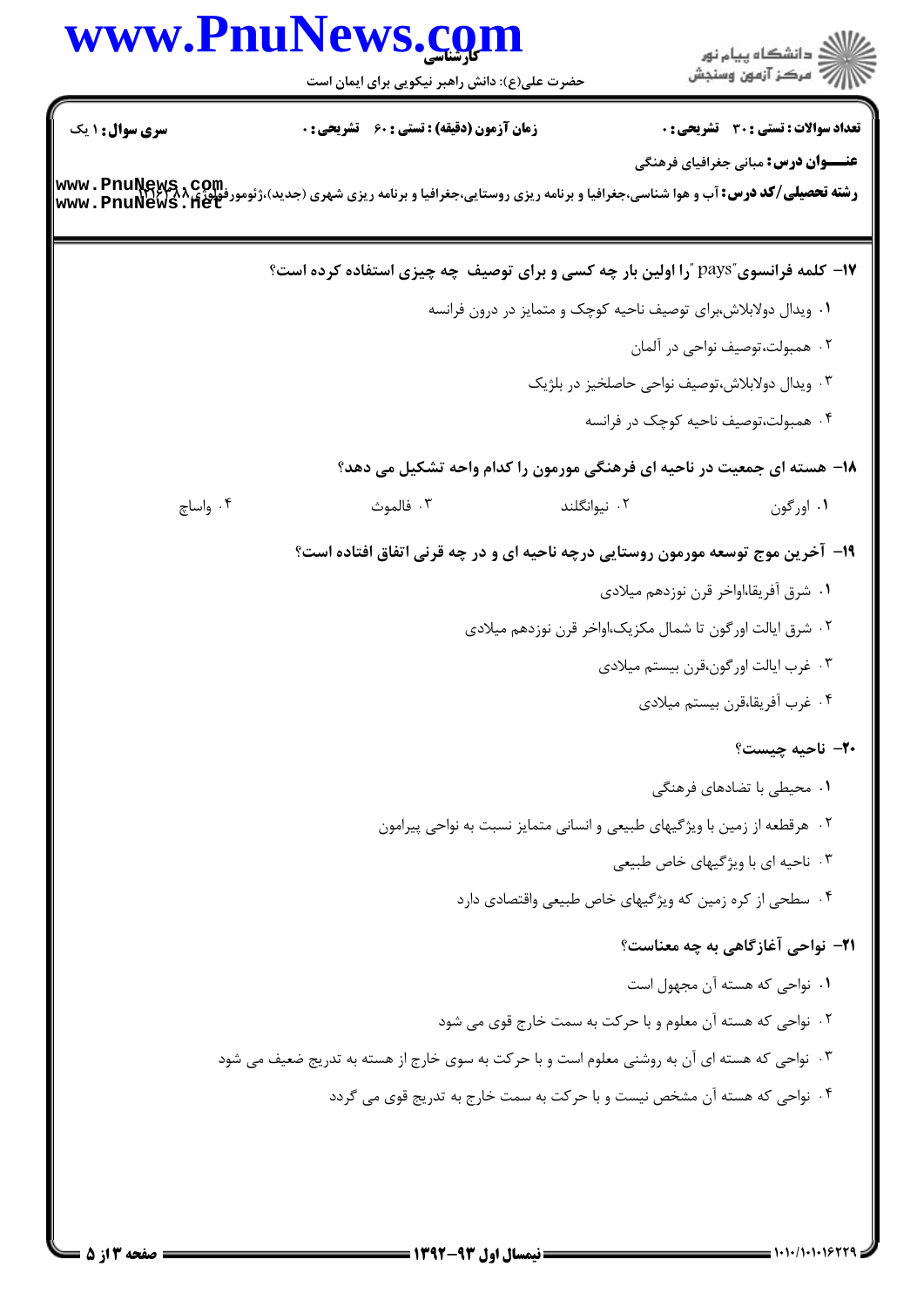|                                                                                                                                                                                                                 | www.PnuNews.com<br>حضرت علی(ع): دانش راهبر نیکویی برای ایمان است                            |                                                                                 | ِ<br>∭ دانشڪاه پيام نور<br>∭ مرڪز آزمون وسنڊش |  |
|-----------------------------------------------------------------------------------------------------------------------------------------------------------------------------------------------------------------|---------------------------------------------------------------------------------------------|---------------------------------------------------------------------------------|-----------------------------------------------|--|
| <b>سری سوال : ۱ یک</b>                                                                                                                                                                                          | <b>زمان آزمون (دقیقه) : تستی : 60 ٪ تشریحی : 0</b>                                          |                                                                                 | <b>تعداد سوالات : تستي : 30 ٪ تشريحي : 0</b>  |  |
| <b>عنــــوان درس:</b> مبانی جغرافیای فرهنگی<br><b>رشته تحصیلی/کد درس:</b> آب و هوا شناسی،جغرافیا و برنامه ریزی روستایی،جغرافیا و برنامه ریزی شهری (جدید)،ژئومورفولوژیMww . PnuNews . net<br>www . PnuNews . net |                                                                                             |                                                                                 |                                               |  |
|                                                                                                                                                                                                                 |                                                                                             | <b>۲۲</b> – در کدام قسمت از آفریقا قبایل دامدار به گاو اهمیت می دهند؟           |                                               |  |
|                                                                                                                                                                                                                 | ۰۲ آفریقای شرقی و جنوبی                                                                     |                                                                                 | ٠١ شمال آفريقا                                |  |
|                                                                                                                                                                                                                 | ۰۴ آفریقای غربی                                                                             |                                                                                 | ۰۳ آفریقای جنوبی و غربی                       |  |
|                                                                                                                                                                                                                 |                                                                                             | ۲۳- در کدام قبیله در کنیا شخصیت مرد در گرو تعداد گاوهای اوست؟                   |                                               |  |
| ۰۴ آمیشها                                                                                                                                                                                                       | ۰۳ پاکوتا                                                                                   | ۰۲ پوئبلو                                                                       | ۰۱ سلتیک                                      |  |
|                                                                                                                                                                                                                 |                                                                                             | <b>۲۴</b> - مراسم مذهبی "آمیشها" به چه زبانی انجام می گیرد؟                     |                                               |  |
| ۰۴ هلندی پنسیلوانیا                                                                                                                                                                                             | ۰۳ سوئدي                                                                                    | ۰۲ اسپانیایی                                                                    | ۱. هندی                                       |  |
|                                                                                                                                                                                                                 |                                                                                             | ۲۵- زبان ایرلندی در حال حاضر چگونه توانسته است خود را حفظ کند؟                  |                                               |  |
|                                                                                                                                                                                                                 | ۰۲ از طریق مراکز فرهنگی در خارج از ایرلند                                                   |                                                                                 | ۰۱ آموزش به غیر ایرلندی ها                    |  |
|                                                                                                                                                                                                                 | ۰۴ آموزش در مدارس به صورت برانگیختن احساسات ملی                                             |                                                                                 | ۰۳ از طريق آموزش رسانه                        |  |
|                                                                                                                                                                                                                 | ۲۶– زبان سرخپوستان شمال شرق ایالات متحده آمریکا،مانند "کایوگا" از کدام زبان انشعاب شده است؟ |                                                                                 |                                               |  |
| ۰۴ آفریقایی                                                                                                                                                                                                     | ۰۳ هندی                                                                                     | ۰۲ ایروکوان                                                                     | ۰۱ سانسکریت                                   |  |
|                                                                                                                                                                                                                 |                                                                                             | <b>۲۷</b> - زبان "کرنیش"جزء کدام زبانها و در چه محدوده ای جغرافیایی تکلم می شد؟ |                                               |  |
| ۰۲ سلتيک،جنوب غربي فرانسه                                                                                                                                                                                       |                                                                                             |                                                                                 | ۰۱ ایروکوان،جنوب شرقی انگلستان                |  |
|                                                                                                                                                                                                                 | ۰۴ ایروکوان،جنوب شرقی فرانسه                                                                |                                                                                 | ۰۳ سلتیک،جنوب غربی انگلستان                   |  |
|                                                                                                                                                                                                                 |                                                                                             | ۲۸- واقعیت اجتماعی در مدل هاکسلی عبارت از چیست؟                                 |                                               |  |
|                                                                                                                                                                                                                 |                                                                                             | ۰۱ جنبه های فرهنگی که به ارتباطات بین افراد و گروههای مربوط می گردد             |                                               |  |
|                                                                                                                                                                                                                 |                                                                                             | ۰۲ جنبه های اقتصادی که بین گروههای مختلف مطرح است                               |                                               |  |
|                                                                                                                                                                                                                 |                                                                                             |                                                                                 | ۰۳ موضوعات و معضلات اجتماعی در جوامع          |  |
|                                                                                                                                                                                                                 |                                                                                             |                                                                                 | ۰۴ موضوعات فرهنگی مطرح بین دولتها             |  |
|                                                                                                                                                                                                                 |                                                                                             | ۲۹– ابزار اصلی ایجاد پیوند بین فرهنگهای بشری کدام مورد است؟                     |                                               |  |
|                                                                                                                                                                                                                 | ۰۲ پیوندهای قبیله ای                                                                        |                                                                                 | ٠١. عوامل اقتصادي                             |  |
|                                                                                                                                                                                                                 | ۰۴ عوامل اقتصادی و فرهنگی                                                                   |                                                                                 | ۰۳ زبان                                       |  |
|                                                                                                                                                                                                                 |                                                                                             |                                                                                 |                                               |  |